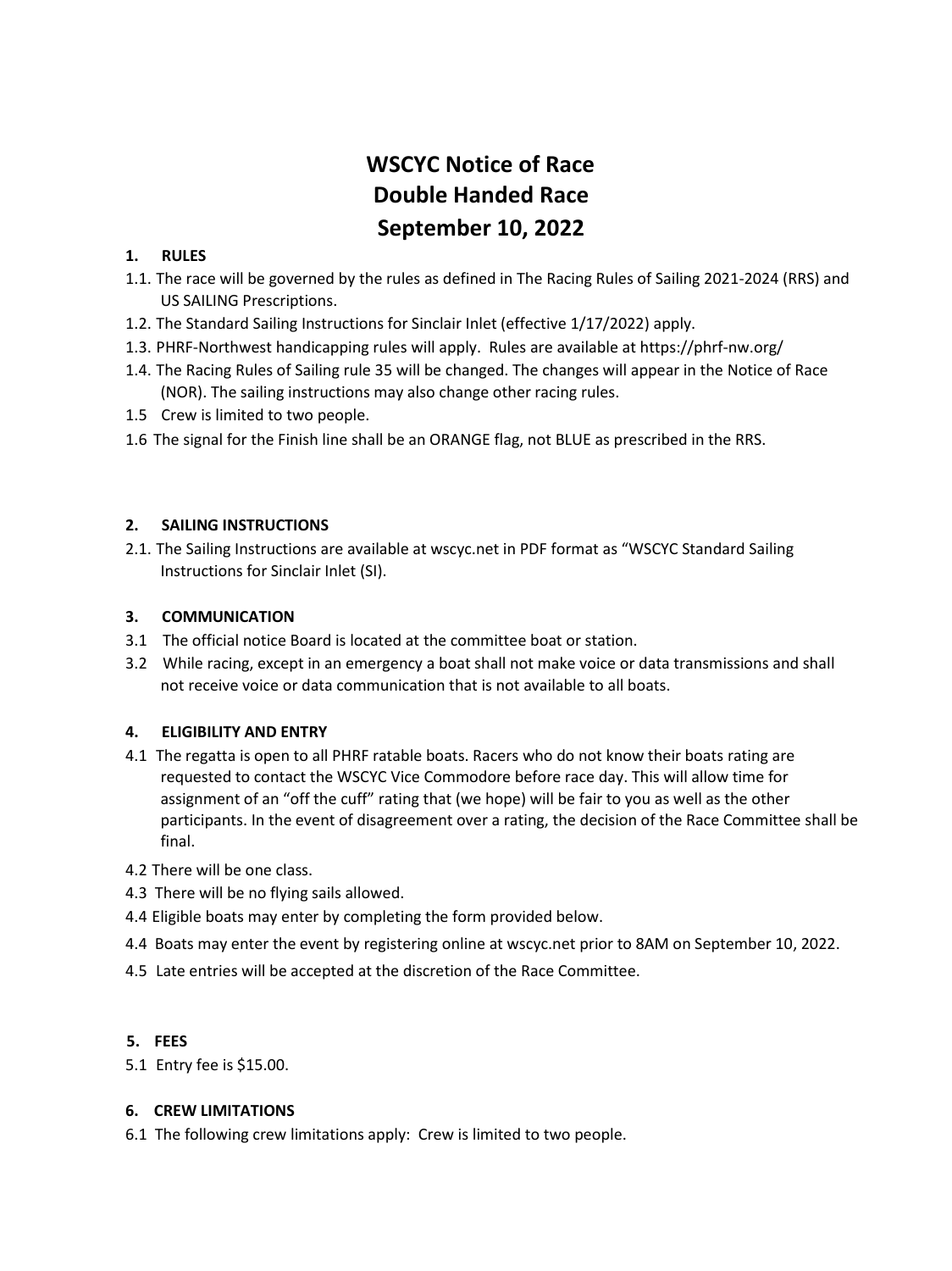### **7. SCHEDULE**

7.1 Registration: Saturday, September 10, 2022, from 8:30 to 9:30 a.m. or online at the WSCYC website prior to 8AM on September 10, 2022.

7.2 Date of racing: Saturday, September 10, 2022.

7.3 Number of races: one.

7.4 The scheduled time of the warning signal for the race is 10:00 a.m. The warning shall be signaled by the raising of pennant 1 (white with a red dot).

### **8. EQUIPMENT INSPECTION**

8.1 Each boat shall have a valid PHRF-NW rating certificate or shall obtain an "off the cuff" rating as described in NOR rule 4.1.

#### **9. VENUE**

9.1 The race will be held in Sinclair inlet and Port Orchard. The start is adjacent to the Port Orchard Marina breakwater.

9.2 The SI shows the location of the racing areas.

### **10. THE COURSES**

10.1 The courses are given in the SI. Lengths of courses range from 2.88 to 7.74 NM

#### **11. TIME LIMIT**

11.1 The time limit for the first boat to finish will be 3 hours (see RRS Rule 35). Boats failing to finish within 3 ½ hours will be scored Did Not Finish (DNF) without a hearing. This changes RRS Rule 35.

#### **12. RISK STATEMENT**

12.1 RRS 3 states: "The responsibility for a boat's decision to participate in a race or to continue to race is hers alone." By participating in this event each competitor agrees and acknowledges that sailing is a potentially dangerous activity with inherent risks. These risks include strong winds and rough seas, sudden changes in weather, failure of equipment, boat handling errors, poor seamanship by other boats, loss of balance on an unstable platform and fatigue resulting in increased risk of injury. **Inherent in the sport of sailing is the risk of permanent, catastrophic injury or death by drowing, trauma, hypothermia or other causes.**

#### **13. INSURANCE**

13.1. Each participating boat shall be insured with valid third-party liability insurance. *(*

#### **14. PRIZES**

14.1. Prizes will be awarded up to the third place, based on the number of entries. The number of prizes is determined by dividing the number of entries by 2 and rounding down. For example, if there are 5 entries, there will be prizes for first and second place.